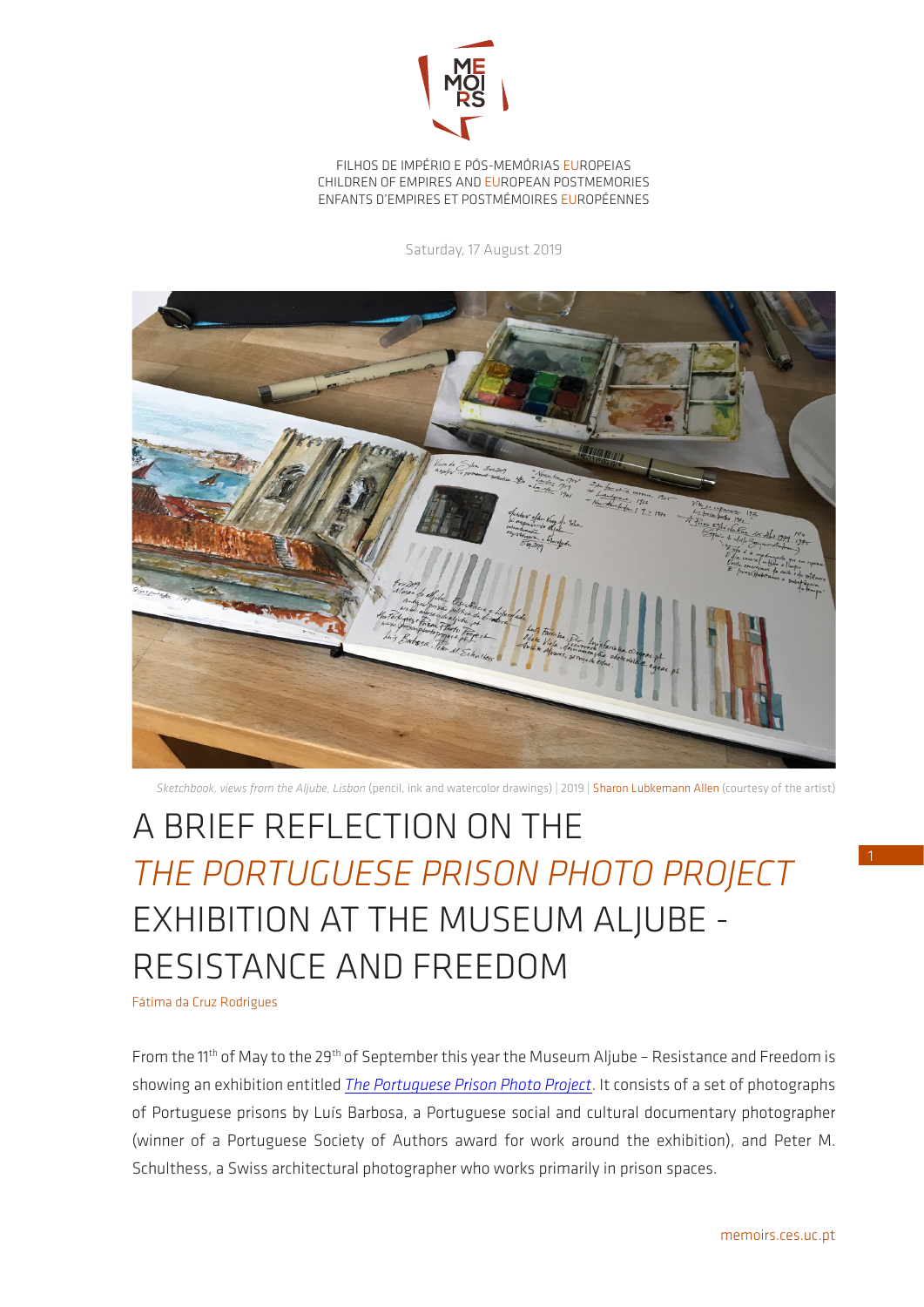

[A](http://memoirs.ces.uc.pt/index.php?id=22153&pag=22823&id_lingua=2) BRIEF REFLECTION ON THE *THE PORTUGUESE PRISON PHOTO PROJECT* EXHIBITION AT THE MUSEUM ALJUBE - RESISTANCE AND FREEDOM

In this exhibition, the photographers present their distinctive visions of seven contemporary Portuguese prisons, complemented by historical images drawn from national archives. This project began as a purely photographic endeavour proposed and coordinated by Daniel Fink (1), in Switzerland, and later, through the coordination of Cândido da Agra, continued on to the Portuguese Centre of Photography housed in the Cadeia da Relação, a former prison building in Porto. There the exhibition was expanded in two ways, firstly by an international colloquium (2) reflecting critically on prisons, and secondly by a philosophical and empirical study of the spectacle of the prison called *The Intentionality of the Image and tragic aesthetics: philosophical and empirical analyses of the spectacle of the prison*. This study, conceived and directed by Cândido da Agra (3), took the exhibition as its impetus "[…] but expand[ed] from it towards a critique of punitive reason articulated with a critique of tragic aesthetics" (4).

Here I want to reflect briefly on housing this exhibition within the Museum Aljube – Resistance and Freedom. First of all, we should note that as Luís Farinha, the director of the Museum, insists, putting this exhibition into this space is no coincidence. It is a form of community service. The Museum Aljube is, above all, "dedicated to the history and memory of the fight against the dictatorship and [the recognition of resistance in favour of freedom and democracy](https://www.museudoaljube.pt/en/)", but it has also been a stage for temporary exhibitions and other activities that are not circumscribed by what this space represents today in Portuguese society, but which have a broader public educational remit.

While the objective of putting this exhibition in the Museum seems straightforward, it can generate questions about the coexistence of two narratives in one space. That is, this exhibition about contemporary Portuguese prisons is taking place in a space that was a penitential establishment with very particular characteristics during the *Estado Novo* period. The site's memory is still very present, above all among those who were detained there. In the contemporary context this museum has come to be associated with the darkest elements of the prisons of that period. In the words of its director, the new exhibition sits in a place with "a very powerful – a too powerful – context" (5). The Aljube, which has housed its current Museum since the 25<sup>th</sup> of April 2015, functioned as a prison of the International and State Defence Police (PIDE), between 1928 and 1965 (6). But the history of this space is long and complex. Before being a political prison, it was a penitentiary for people convicted of regular and social crimes as well as for undocumented foreigners. These detainees ended up cohabiting with people imprisoned for crimes of opinion during the *Estado Novo*. After 1934, the PIDE appropriated some Portuguese prisons to detain political prisoners. The Aljube was one of these. It is not known how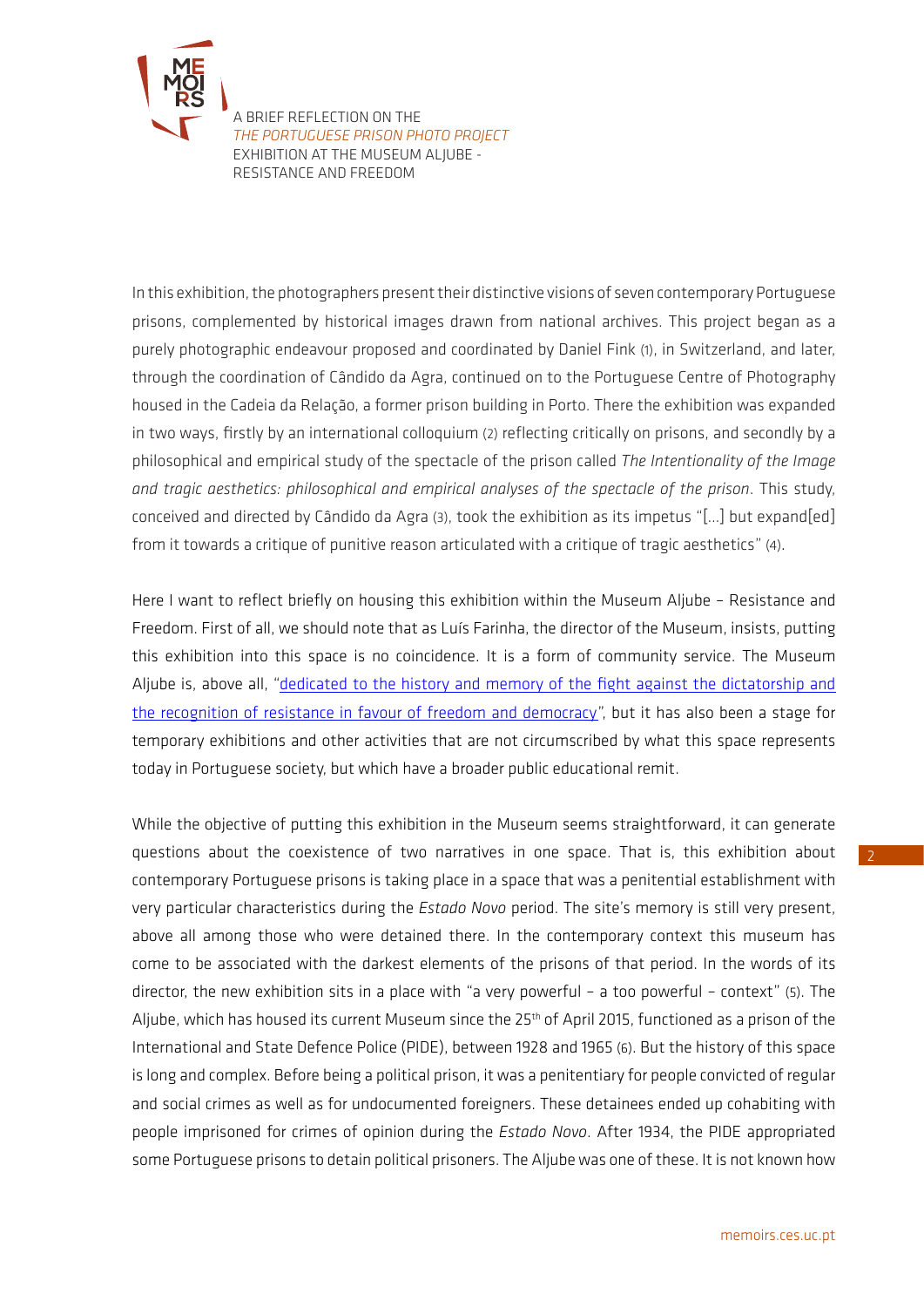

[A](http://memoirs.ces.uc.pt/index.php?id=22153&pag=22823&id_lingua=2) BRIEF REFLECTION ON THE *THE PORTUGUESE PRISON PHOTO PROJECT* EXHIBITION AT THE MUSEUM ALJUBE - RESISTANCE AND FREEDOM

many people passed through the Aljube, not least because its records of entry has still not appeared. This is a situation that is not exclusive to the Aljube: in Portugal as a whole it is still not known how many people were held as political prisoners. Even though we know that around 30,000 were tried and convicted, this number corresponds to only a portion of those detained, as not everyone was tried. Many individual case histories have disappeared, and those which do exist are scattered across various sources, many in former colonies (7).

The Aljube was never a high security prison. It housed spaces with different functions and statuses: one section was for solitary confinement, whose principal objective was to weaken individuals before being interrogated; there was a large hall which held convicts considered less dangerous and/or those waiting to be interrogated or transferred; there was another space with better material conditions reserved for people of a higher social status with relatively more privileges; and there was the infirmary, known to be the place where detainees were tortured before being transferred to the headquarters of the PIDE in Rua António Maria Cardoso in Lisbon. The Aljube functioned above all as a site of transit, a kind of depositary of detainees who came from various parts of the country and who were later, if it was considered necessary, transferred to the PIDE headquarters to be interrogated and/or moved to other prisons. Thus, this Museum represents some of the most characteristic facets of the Portuguese dictatorship: detention for crimes of opinion; torture; and murder of defenders of freedom. This space, therefore, has huge symbolic significance as a place to host an exhibition about contemporary prisons, and it matters that the two distinct narratives are not confounded.

*The Portuguese Prison Photo Project* invites its viewers to consider the work of two photographers on regular prisons in Democratic Portugal of the 21<sup>st</sup> century, accompanied by other photographs of prisons selected from diverse national archives. The Aljube Museum, meanwhile, ["is a musealised site](https://www.museudoaljube.pt/en/)  [and a historical museum that intends to fill a gap in the Portuguese museological fabric, by projecting](https://www.museudoaljube.pt/en/)  [the appreciation of the memory of the fight against the dictatorship onto the construction of an](https://www.museudoaljube.pt/en/)  [enlightened and responsible citizenship, and by taking on the struggle against the exonerating and,](https://www.museudoaljube.pt/en/)  [often, complicit silencing of the dictatorial regime that governed the country between 1926 and 1974"](https://www.museudoaljube.pt/en/).

The history of the Aljube and the exhibition that it currently houses are two unquestionably distinct narratives. They relate to different types of punishment and different types of detention in historical and political contexts which cannot be confounded with one another. But in co-existing in this space-